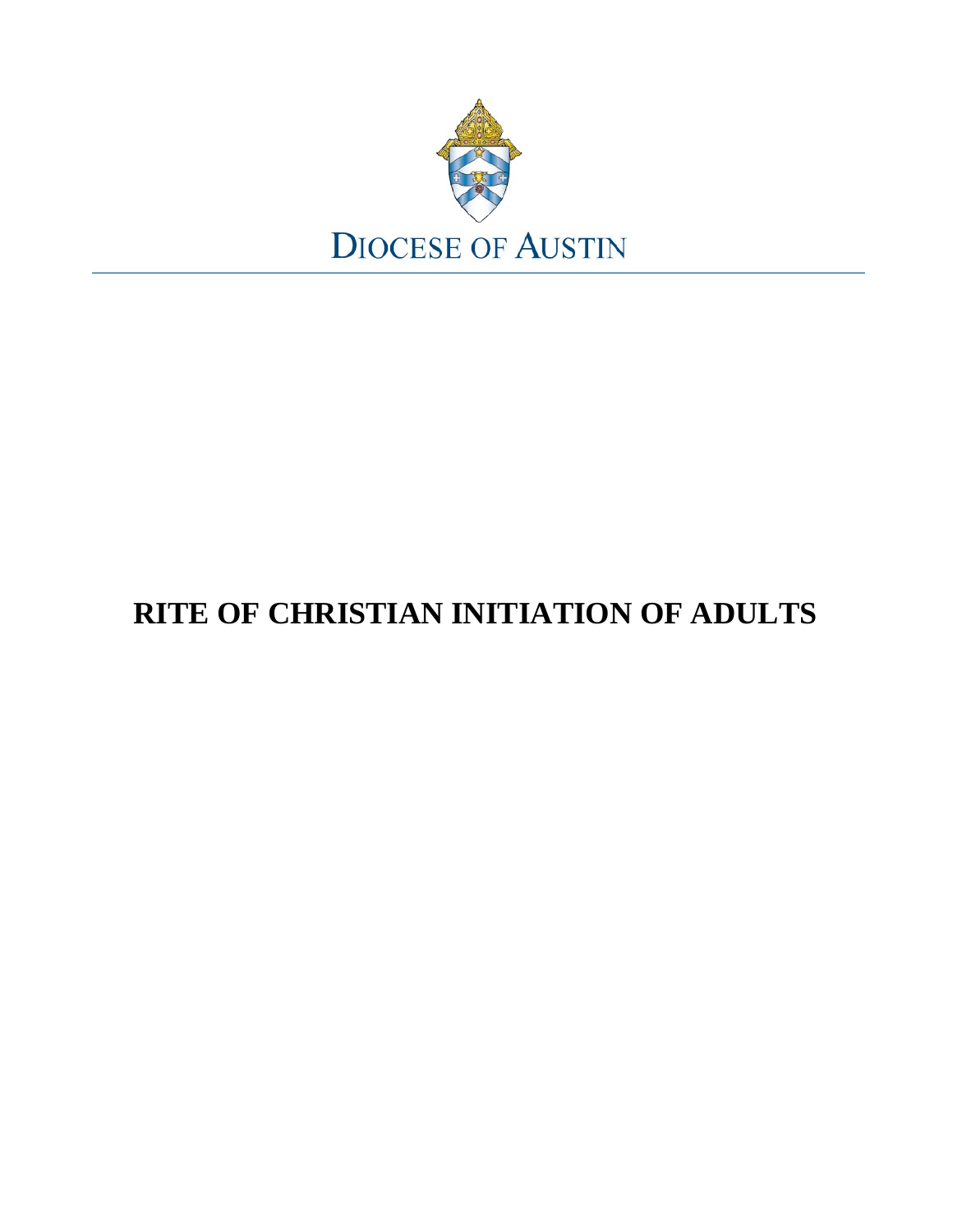

# **Policy on Rite of Christian Initiation of Adults**

*Effective 2005*

- I. In order to serve the needs of the people of God in the Diocese of Austin and to be responsible stewards of the gifts given to the diocese, the Diocese of Austin issues the following policy:
	- A. The revised *Rite of Christian Initiation of Adults* (hereafter RCIA) was mandated for use in the U.S. beginning Sept. l, 1988. Rather than compressing the stages of conversion into a single ritual associated with the moment of baptism, it provides for the ritual celebration of stages at the proper times and for the gradual integration of the person into the Christian community, which is the parish.
		- 1. The implementation of the RCIA requires the participation of the entire parish community under the leadership of the pastor and his appointed RCIA Director and Team.
		- 2. The RCIA is the only manner of initiation for unbaptized adults as shown in Part I of the rite.
		- 3. Part II of the rite includes the baptism of uncatechized children.
	- B. The pastor is the person responsible for the faith formation of the catechumens and candidates for full Communion.
		- 1. The process for this formation follows the Rite of Christian Initiation and is supported by periods of instruction and liturgical rites.
		- 2. The topics to be included in the catechetical sessions should include instructions on the creed, the Commandments, the seven sacraments, the moral teachings, and devotion to Mary and the saints.
		- 3. The instruction should be done by the pastor or by another competent adult catechist with his approval.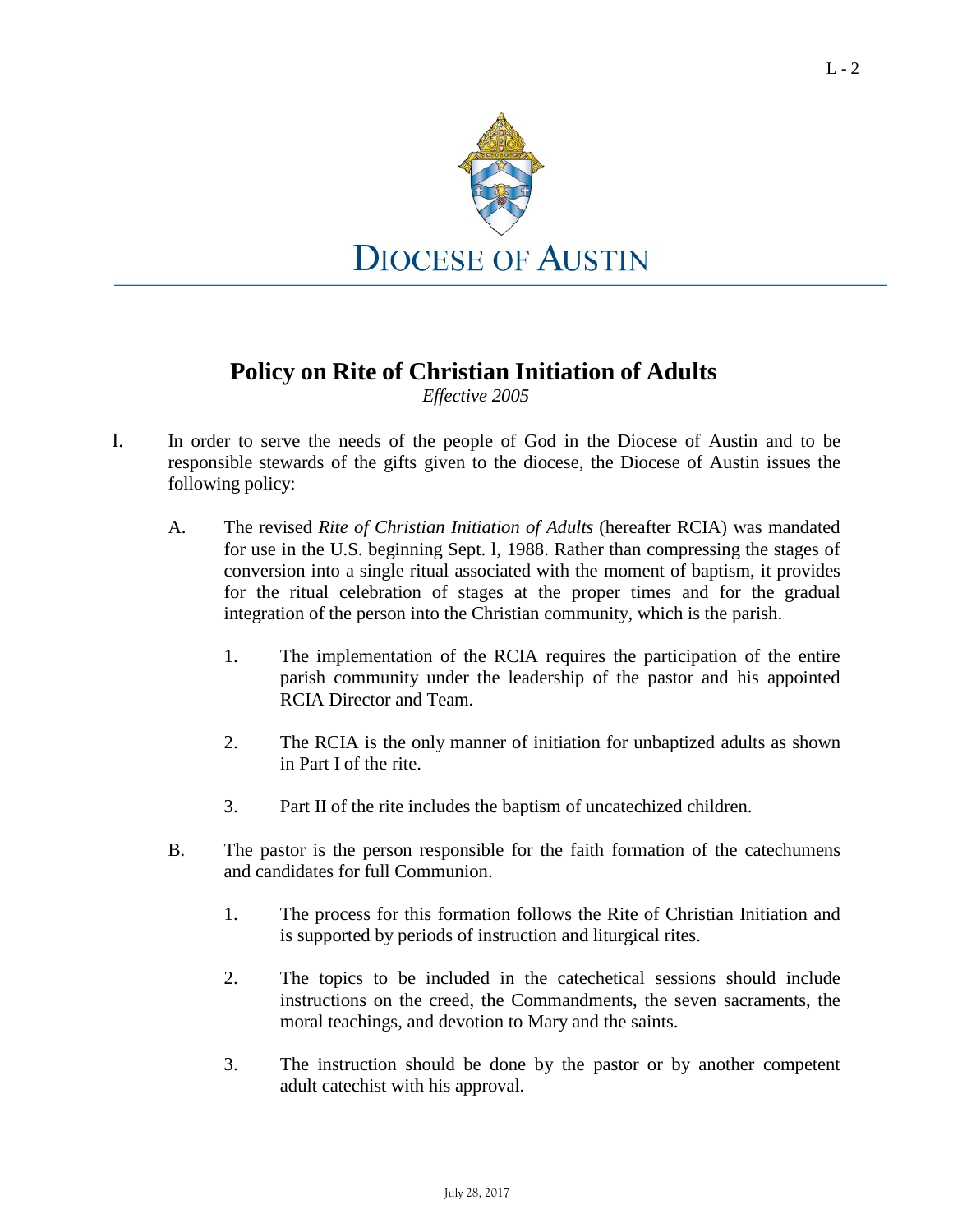4. Consult the *Religious Education Guidelines for Parishes and Schools* for a detailed description of catechetical content.

# II. RCIA Part I: Unbaptized Adults

- <span id="page-2-0"></span>A. The Code of Canon Law requires that, before an adult is baptized, he or she is to be admitted to the catechumenate and, to the extent possible, be led through the various steps of the RCIA (c. 851, 1º).
	- 1. The candidate must be sufficiently instructed in the truths of the faith and Christian life.
	- 2. Moreover, he or she must show forth evidence of living as a Christian while still a catechumen and must show sorrow for sins.
		- a. The period of the catechumenate ideally extends through a complete liturgical year, beginning before Lent and concluding with the Ea[s](#page-2-0)ter season of the following year (*National Statutes*<sup>1</sup>, p. 6).
		- b. However, at the discretion of the Bishop, on the basis of the spiritual preparation of the candidate, the period of the catechumenate may, in particular cases, be shortened.
			- i. In altogether extraordinary cases, the catechumenate may be completed all at once (RCIA 77).
			- ii. Exceptional circumstances may arise in which the local Bishop, in individual cases, can allow the use of a form of Christian Initiation that is simpler than the usual, complete rite (e.g. sickness, old age, change of residence, military deployment, long absence for travel) (RCIA 331-339).
			- iii. The Bishop will consider exceptional cases when they are brought to him (e.g. military deployment).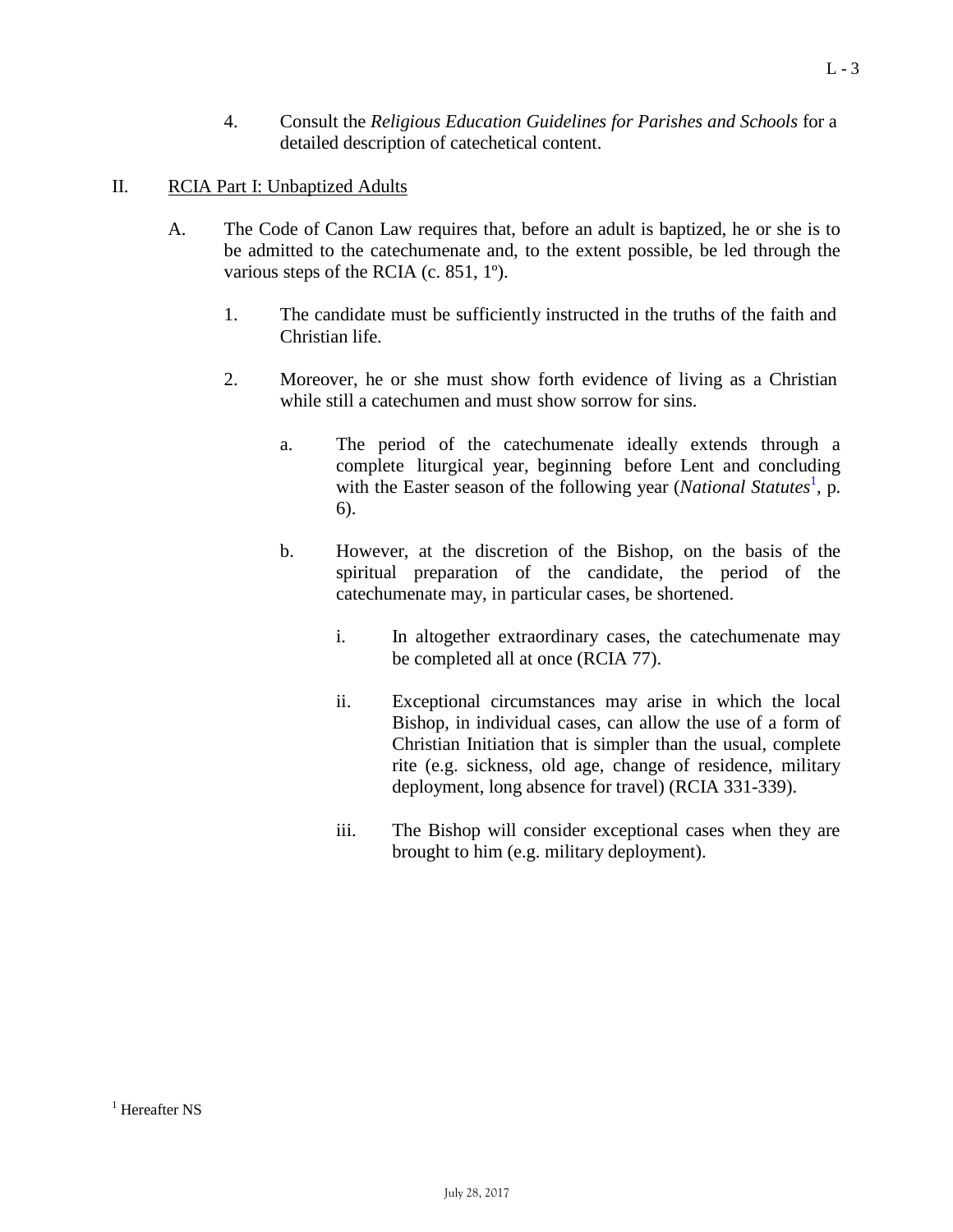#### B. Outline for Christian Initiation of Adults

# 1. Period of Evangelization and Precatechumenate

- a. This is time of no fixed duration or structure for inquiry and introduction to Gospel values.
- b. It should include initial interviewing of the inquirers to determine their intention.
- c. First Step: *Rite of Acceptance into the Order of Catechumens*

This is the liturgical rite marking the beginning of the catechumenate proper, as the candidates express, and the Church accepts, their intention to respond to God's call to follow the way of Christ.

# 2. Period of the Catechumenate

- a. This is the time, in duration corresponding to the progress of the individual, for the nurturing and growth of the catechumen's faith and conversion to God; celebration of the Word and Prayers of Exorcism and Blessing are meant to assist the process.
- b. Second Step: *Election or Enrollment of Names*

This is the liturgical rite, usually celebrated on the First Sunday of Lent, by which the Church formally ratifies the catechumen's readiness for the sacraments of initiation, and the catechumens, now the elect, express their intention to receive these sacraments at the Easter Vigil.

- 3. Period of Purification and Enlightenment
	- a. This is the time immediately preceding the initiation of the elect, usually the Lenten season preceding the celebration of this initiation at the Easter Vigil
	- b. It is a time of reflection, intensely centered on conversion, marked by celebration of the scrutinies and presentations and of the preparation rites on Holy Saturday.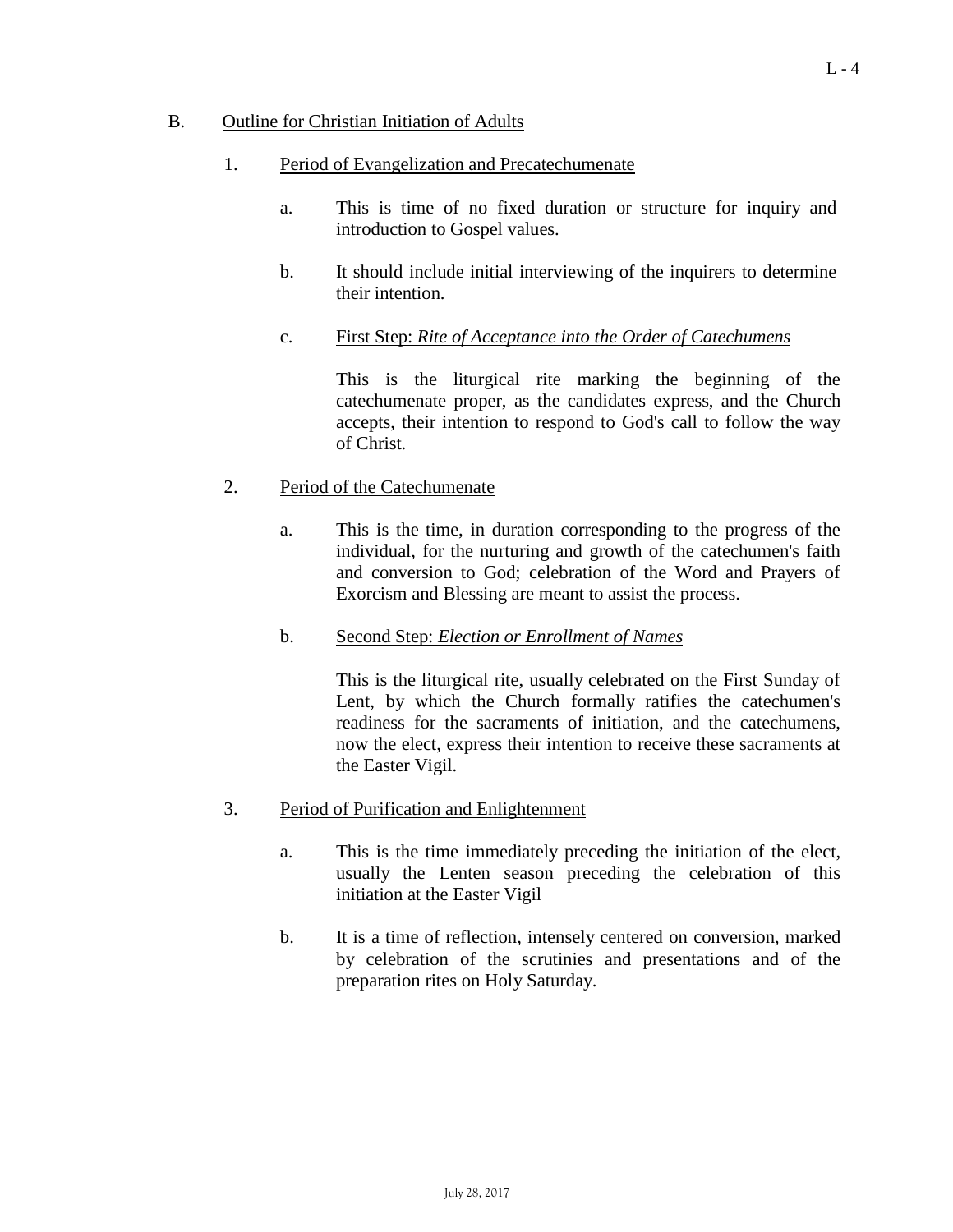### c. Third Step: *Celebration of the Sacraments of Initiation*

This is the liturgical rite, usually integrated into the Easter Vigil, by which the elect are initiated through baptism, confirmation, and the Eucharist.

### 4. Period of Postbaptismal Catechesis or Mystagogy

a. This is the time, usually the Easter season, following the celebration of initiation, during which the newly initiated experience being fully a part of the Christian community by means of pertinent catechesis and particularly by participation with all the faithful in the Sunday Eucharistic celebration (RCIA, Part I).

#### III. Celebration of the Sacraments of Initiation

- A. In order to signify clearly the interrelation or coalescence of those three sacraments that are required for full Christian initiation (c. 842, § 2), adult candidates, including children of catechetical age (seven (7) years or older), are to receive baptism, confirmation, and Eucharist in a single Eucharistic celebration, whether at the Easter Vigil or, if necessary, at some other time (NS 14).
- B. The rite of anointing with the oil of catechumens is to be omitted in the baptism of adults at the Easter Vigil (NS 16; RCIA 98).
- C. Baptism by immersion is the fuller and more expressive sign of the sacrament and, therefore, provision should be made for its more frequent use in the baptism of adults (NS 17).
- D. Because deacons do not possess the faculty to administer the sacrament of confirmation and because catechized adults should receive the sacraments of baptism, confirmation, and Eucharist in a single ceremony, deacons should not baptize adults except in cases of extreme emergency (c. 97, § 2; 852; 865, § 2; 866).

#### IV. Marriage Cases of RCIA Candidates

- A. Upon accepting an inquirer into the parish RCIA process, the candidate's marital status is to be investigated by the priest or deacon.
	- 1. If a candidate is in an irregular marriage or desires to enter a marriage that would be irregular due to either the candidate's previous marriage or the intended spouse's previous marriage, the candidate is eligible to be admitted into the RCIA process, but only into the pre-catechumenate and catechumenate periods.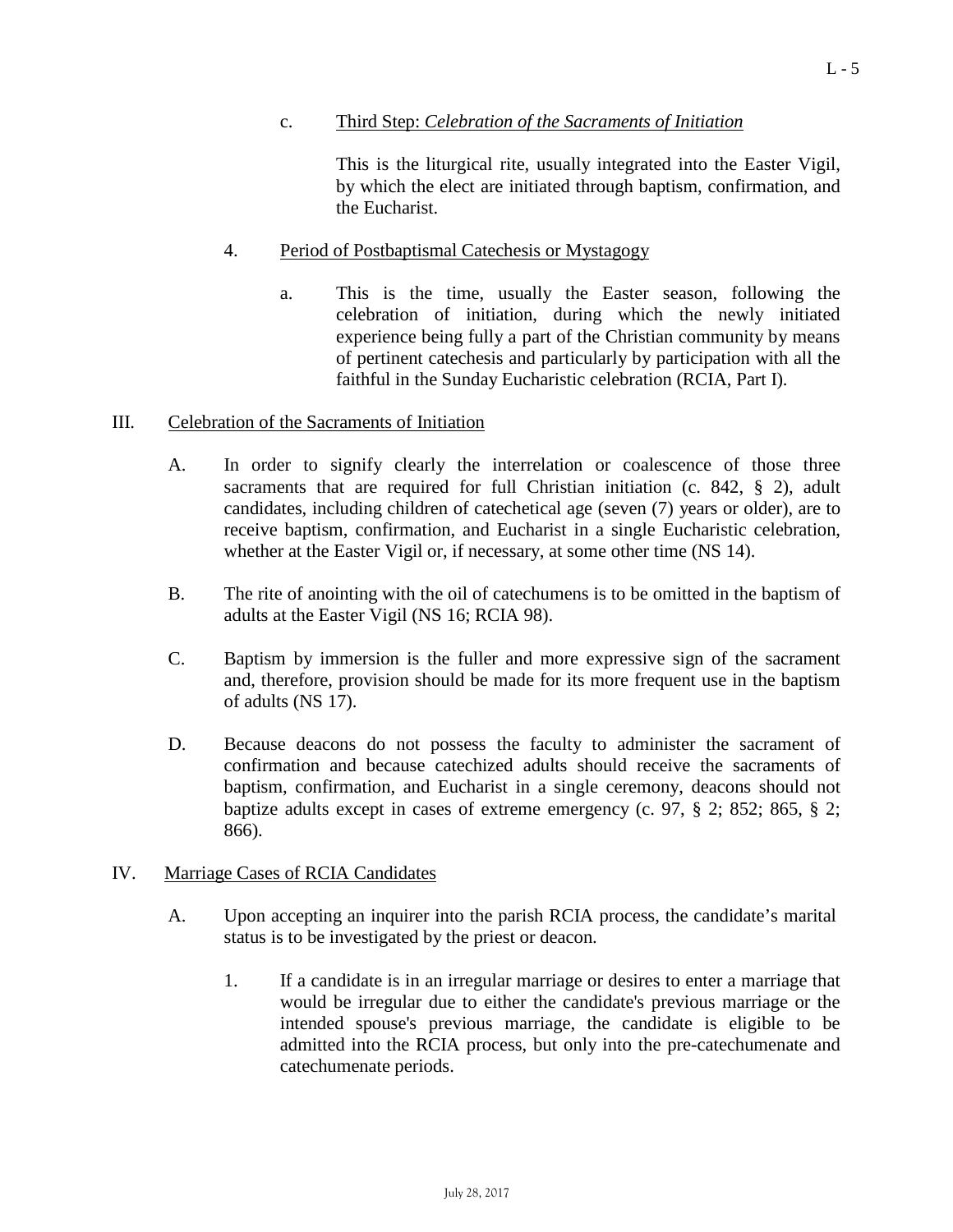- a. The catechumen cannot enter the rite of election while in an irregular marriage.
- B. The candidate's marriage or intended marriage should be canonically clarified upon admittance to the RCIA process and the necessary annulment/dissolution processed so that as much time as possible can be given for the canonical process.
	- 1. Candidates should be made well aware that they are unable to enter the rite of election or the sacraments of initiation until their marriage cases are resolved.
	- 2. They also should be made aware of a possible negative judgment by the tribunal.
- C. The resolution of marriage cases for RCIA candidates or their spouses or intended spouses takes time, and the petition is heard in turn according to date of acceptance.
	- 1. A case cannot be pushed ahead of others because the person is an RCIA candidate.
- D. A divorced person who is not presently married, and has no immediate marriage plans, should not be kept from sacramental initiation upon completion of their catechesis.
- V. RCIA Part II: Exceptional Circumstances

#### A. Rite of Christian Initiation for Children of a Catechetical Age (Chapter 1)

- 1. This form of the rite of Christian Initiation is intended for children, not baptized as infants, who have attained the use of reason and are of catechetical age (have completed seven (7) years of age).
- 2. They seek Christian Initiation either at the direction of their parents or guardians or, with parental permission, on their own initiative.
- 3. Such children are capable of receiving and nurturing a personal faith and of recognizing an obligation in conscience but they cannot yet be treated as adults because, at this stage of their lives, they are dependent on their parents or guardians and are still strongly influenced by their companions and their social surroundings (RCIA 252).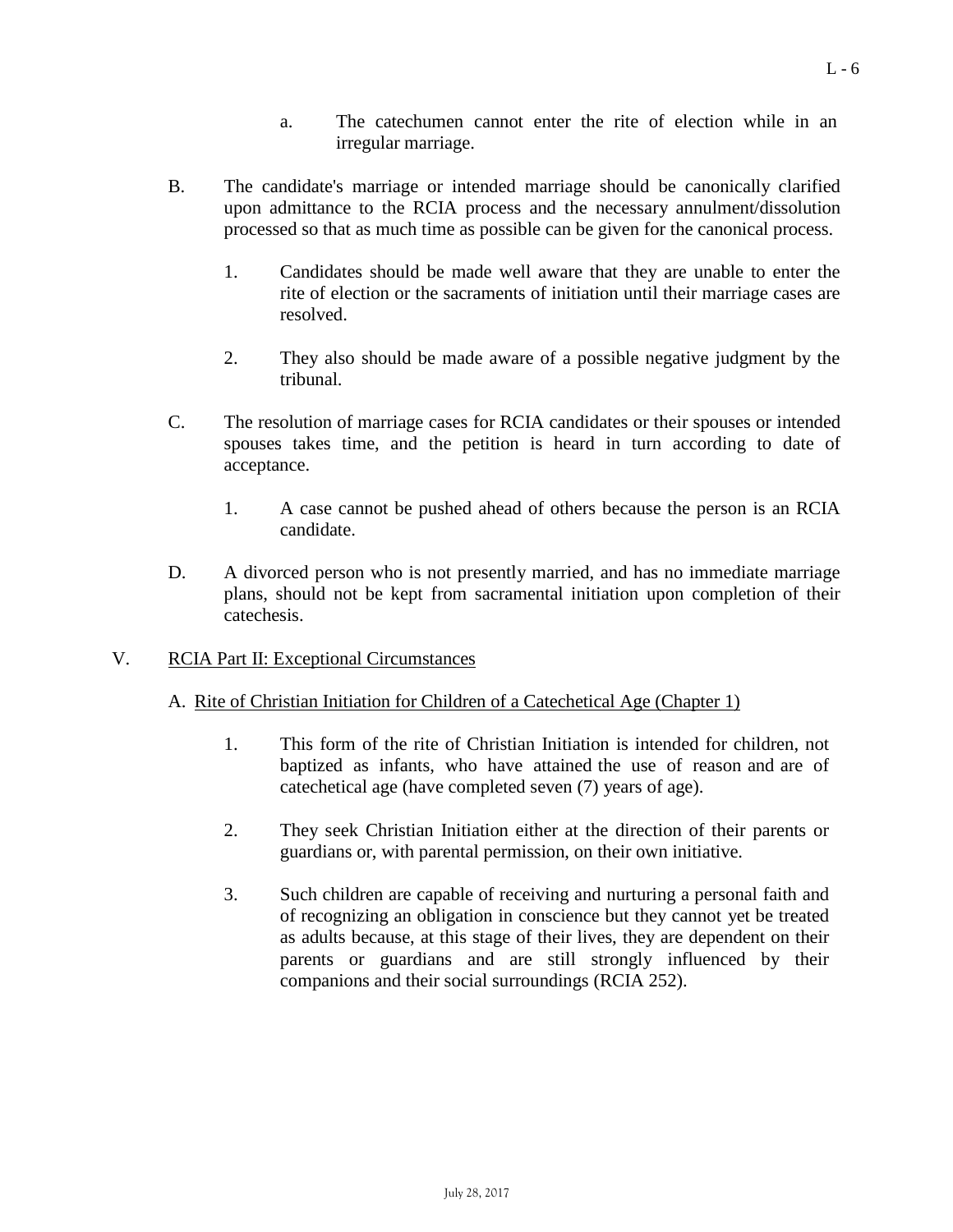- 4. The Christian Initiation of these children requires both a conversion that is personal and somewhat developed, in proportion to their age, and the assistance of the education they need.
	- a. The process of initiation thus must be adapted both to their spiritual progress, that is, to the children's growth in faith, and to the catechetical instruction they receive.
	- b. Accordingly, as with adults, their initiation can be extended over several years, if need be, before they receive the sacraments (RCIA 253).
- 5. Since children who have reached the use of reason are considered, for purposes of Christian Initiation, to be adults (c. 852, § 1), their formation should follow the general pattern of the ordinary catechumenate as far as possible, with the appropriate adaptations permitted by the ritual.
	- a. They should receive the sacraments of baptism, confirmation, and Eucharist at the Easter Vigil together with the older catechumens (NS 18).
- 6. A child is considered to have achieved a sufficient use of reason upon completion of seven (7) years of age (c. 97, § 2).
- 7. The children's progress in the formation they receive depends on the help and example of their companions and on the influence of their parents. Both these factors should therefore be taken into account.
	- a. Since the children to be initiated often belong to a group of children of the same age who are already baptized and are preparing for confirmation and Eucharist, their initiation progresses gradually and within the supportive setting of this group of companions.
	- b. It is hoped that the children will also receive help and a good example in living the Christian life from their parents, whose permission is required for the children to be initiated. The period of initiation will also provide a good opportunity for the family to have contact with the priest and catechist (RCIA 254).
- 8. Consult the *Religious Education Guidelines for Parishes and Schools* for a detailed description of catechetical content.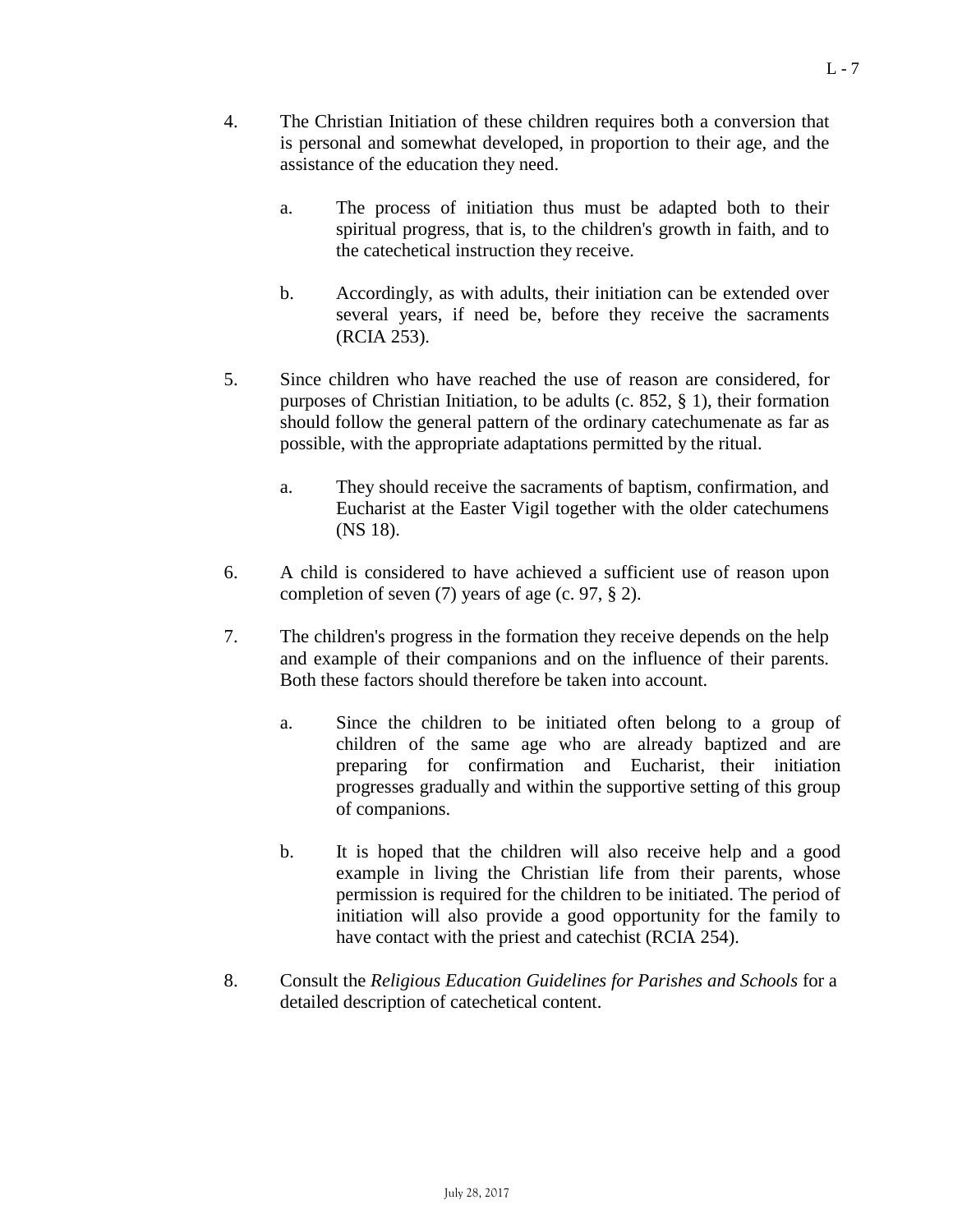#### <span id="page-7-0"></span>B. Preparation for Baptized, Uncate chized Adults (Chapter 4)

- 1. This rite concerns adults who were baptized as infants either as Roman Catholics or as members of another Christian community but did not receive further catechetical formation or, consequently, the sacraments of confirmation and Eucharist.
	- a. Even though these adults have not yet heard the message of Christ, their status differs from that of catechumens, since by baptism, they have already become members of the Church and children of God.
		- i. Hence, their conversion is built on the baptism they have already received, the effects of which they must develop (RCIA 400).
- 2. For the most part the plan of catechesis corresponds to the one laid down for catechumens.
	- a. In the process of catechesis, it should be taken into account that these adults have a special status because they are already baptized (RCIA 402).
- 3. Although it is not generally recommended, if the sacramental initiation of such candidates is completed with confirmation and Eucharist on the same occasion as the celebration of the full Christian initiation of candidates for baptism, the condition and status of those already baptized should be carefully respected and distinguished (NS 26).
- 4. The celebration of the sacrament of penance with candidates for confirmation and Eucharist is to be carried out at a time prior to and distinct from the celebration of confirmation and the Eucharist.
	- a. As part of the formation of such candidates, they should be encouraged in the frequent celebration of this sacrament (NS 27).
- 5. Regarding the faculty to administer the sacrament of confirmation, see *Confirmation* (Sec. O-III).
- 6. Only the ordinary minister of Confirmation, that is the Bishop, has the faculty to confirm:
	- a. In the case of a baptized Catholic who, though raised in the faith, was never confirmed (NS 28).
	- b. In the case of baptized, uncatechized Catolics.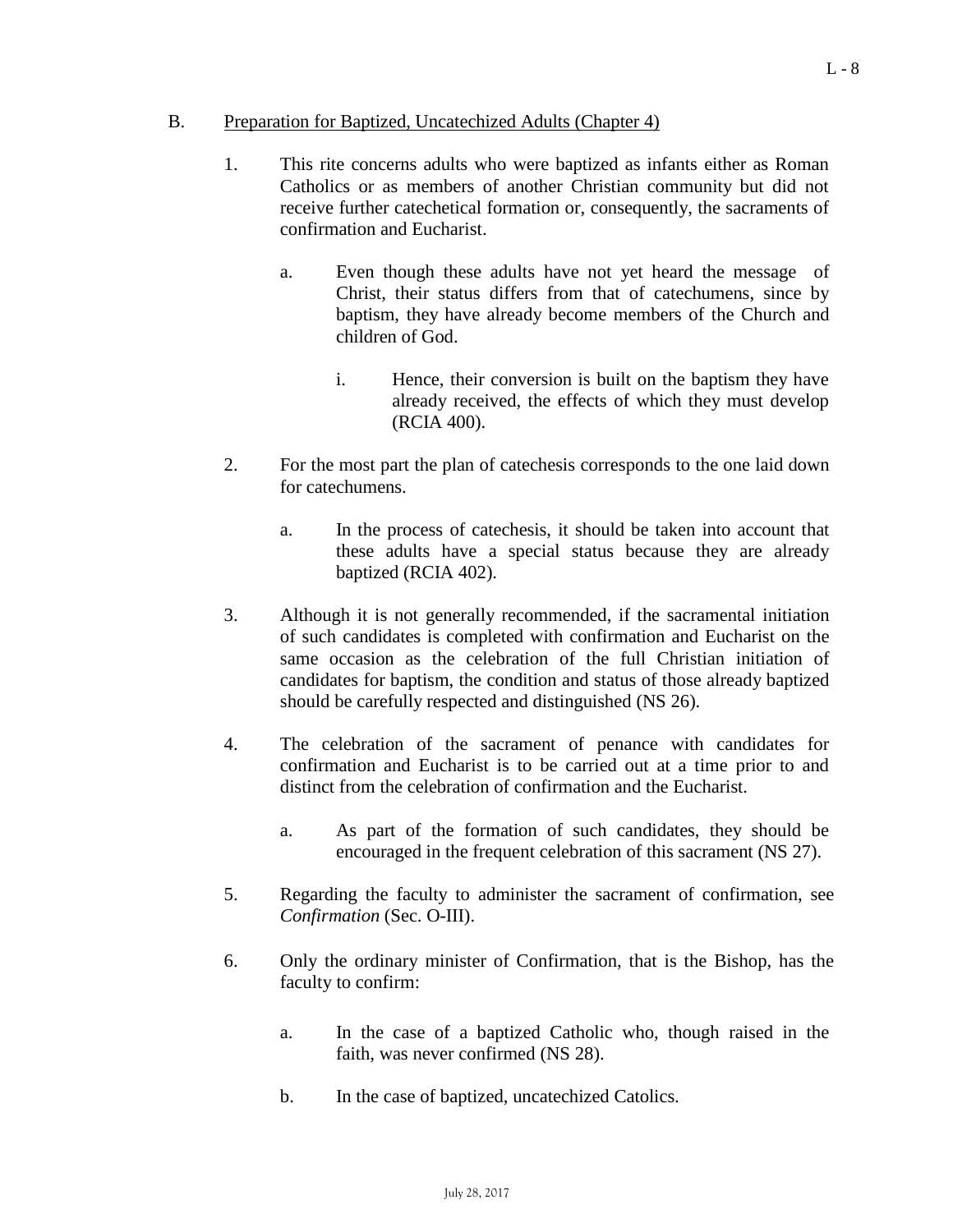- 7. In order to maintain the interrelationship and sequence of confirmation and Eucharist as defined in Canon 842, § 2, priests who lack the faculty to confirm should seek it from the diocesan Bishop, who may, in accord with Canon 884, § 1, grant the faculty if he judges it necessary (NS 29).
- 8. If delegation to confirm baptized Catholics at the Easter Vigil is deemed appropriate, the pastor should state in writing his reasons and forward them to the diocesan Bishop.
- C. Reception of Baptized Christians into Full Communion of the Catholic Church (Chapter 5)
	- 1. This is a liturgical rite by which a person baptized in a separated ecclesial community is received, according to the Latin rite, into the full Communion of the Catholic Church (RCIA 473).
	- 2. In the case of Eastern Orthodox Christians who enter into the fullness of Catholic Communion, no liturgical rite is required, but simply a profession of Catholic faith, even if such persons are permitted, in virtue of recourse to the Apostolic See, to transfer to the Latin Rite (RCIA 474).
	- 3. Anything that would equate candidates for reception with those who are catechumens is to be absolutely avoided (RCIA 477).
	- 4. In all cases, discernment should be made regarding the length of catechetical formation required for each individual candidate for reception into the full Communion of the Catholic Church (RCIA 478; NS 30).
	- 5. One who was born and baptized outside the visible Communion of the Catholic Church is not required to make an abjuration of heresy, but simply a profession of faith (RCIA 479).
	- 6. The sacrament of baptism cannot be repeated and therefore, it is not permitted to confer it conditionally, unless there is a reasonable doubt about the fact (no record or witness) or validity (use of water and Trinitarian formula) of the baptism already conferred. (RCIA 480; NS 37).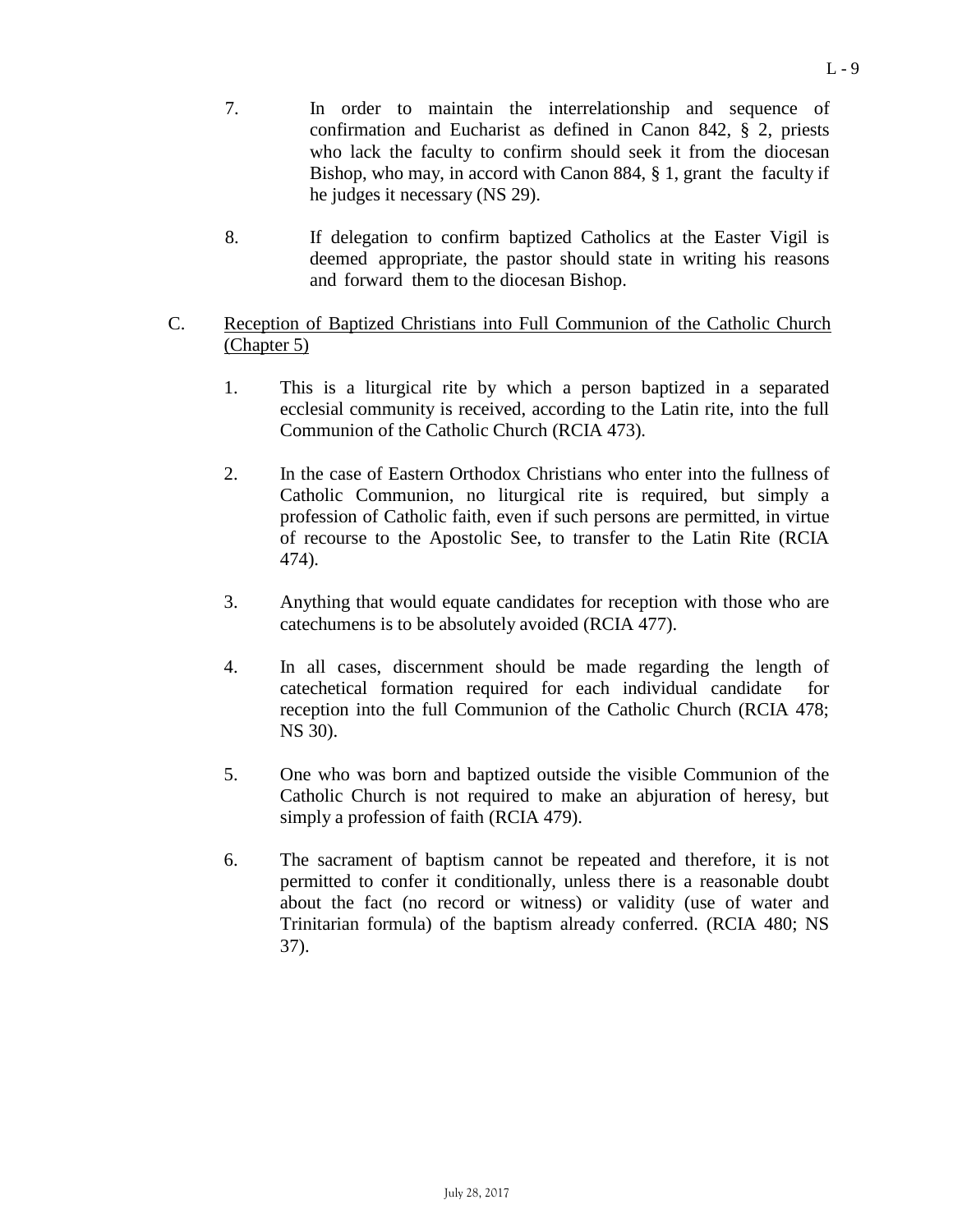- 7. Those who have been baptized but have received relatively little Christian upbringing may participate in the elements of catechumenal formation so far as necessary and appropriate, but should not take part in rites intended for the unbaptized catechumens.
	- a. They may, however, participate in celebrations of the Word together with catechumens.
	- b. They may be included with uncatechized adult Catholics in such rites as may be appropriate among those included or mentioned in section V.B: *Preparation for Baptized, [Uncatechized](#page-7-0) Adults* (Page L-8) above.
	- c. The rites of presentation of the creed, the Lord's Prayer, and the book of the Gospels are not proper except for those who have received no Christian instruction and formation.
	- d. Those baptized persons who have lived as Christians and need only instruction in the Catholic tradition and a degree of probation within the Catholic community should not be asked to undergo a full program parallel to the catechumenate (NS 31).
- 8 It is preferable that reception into full Communion not take place at the Easter Vigil lest there be any confusion of such baptized Christians with the candidates for baptism, possible misunderstanding of or even negative reflection upon the sacrament of baptism celebrated in another Church or ecclesial community, or any perceived triumphalism in the liturgical welcome into the Catholic Eucharistic community (NS 33).
	- a. In fact, their reception can occur at any time during the year, though a Sunday or the Easter season are preferred liturgical times.
- 9. Nevertheless if there are both catechumens to be baptized and baptized Christians to be received into full Communion at the Easter Vigil, for pastoral reasons and in view of the vigil's being the principal annual celebration of the Church, the combined rite is to be followed: "Celebration at the Easter Vigil of the Sacraments of Initiation and of the Rite of Reception into the Full Communion of the Catholic Church."
	- a. Clear distinction should be maintained during the celebration between candidates for sacramental initiation and candidates for reception into full Communion; ecumenical sensitivities should be carefully respected (NS 34).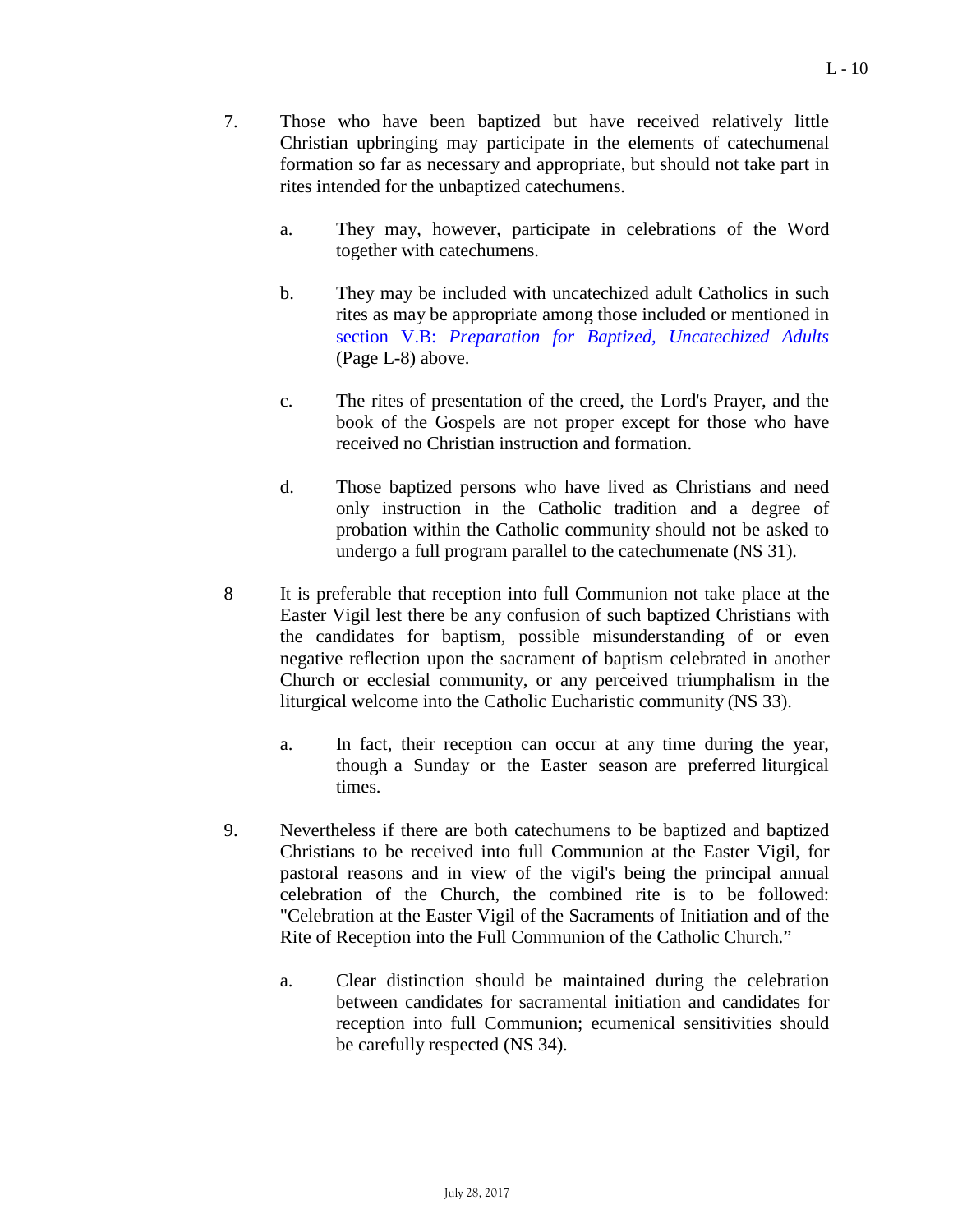- 10. The celebration of the sacrament of reconciliation with candidates for reception into full Communion is to be carried out at a time prior to and distinct from the celebration of the rite of reception.
	- a. As part of the formation of such candidates, they should be encouraged in the frequent celebration of this sacrament (NS 35).

### VI. RCIA: Related Issues

#### A. Validity of Baptism in Separated Christian Communities

1. Eastern Orthodox Christians and Those Equated with Eastern Christians

Baptism in other Christian churches is presumed valid by Roman Catholics, and any practice which might be interpreted as "rebaptism" must be avoided.

- <span id="page-10-0"></span>2. Non-Eastern Christians (Protestants):
	- a. In determining the validity of the baptism conferred in other Christian communions, account must be taken of matter, form and sufficient intention (*Ecumenical General Directory*<sup>[2](#page-10-0)</sup>, p. 4).
	- b. Matter and Form
		- i. Baptism by immersion, pouring or sprinkling together with the Trinitarian formula is of itself valid.
			- With regard to all Christians, consideration should be given to the danger of invalidity when baptism is administered by sprinkling, especially of several people at once. Therefore, if the rituals and liturgical books or established customs of a church of community prescribe one of these ways of baptizing, evidence is required that the minister of baptism was faithful to the norms of that church. This can be in the form of a baptismal certificate with the name of the minister showing that the minister used the approved ritual for baptism.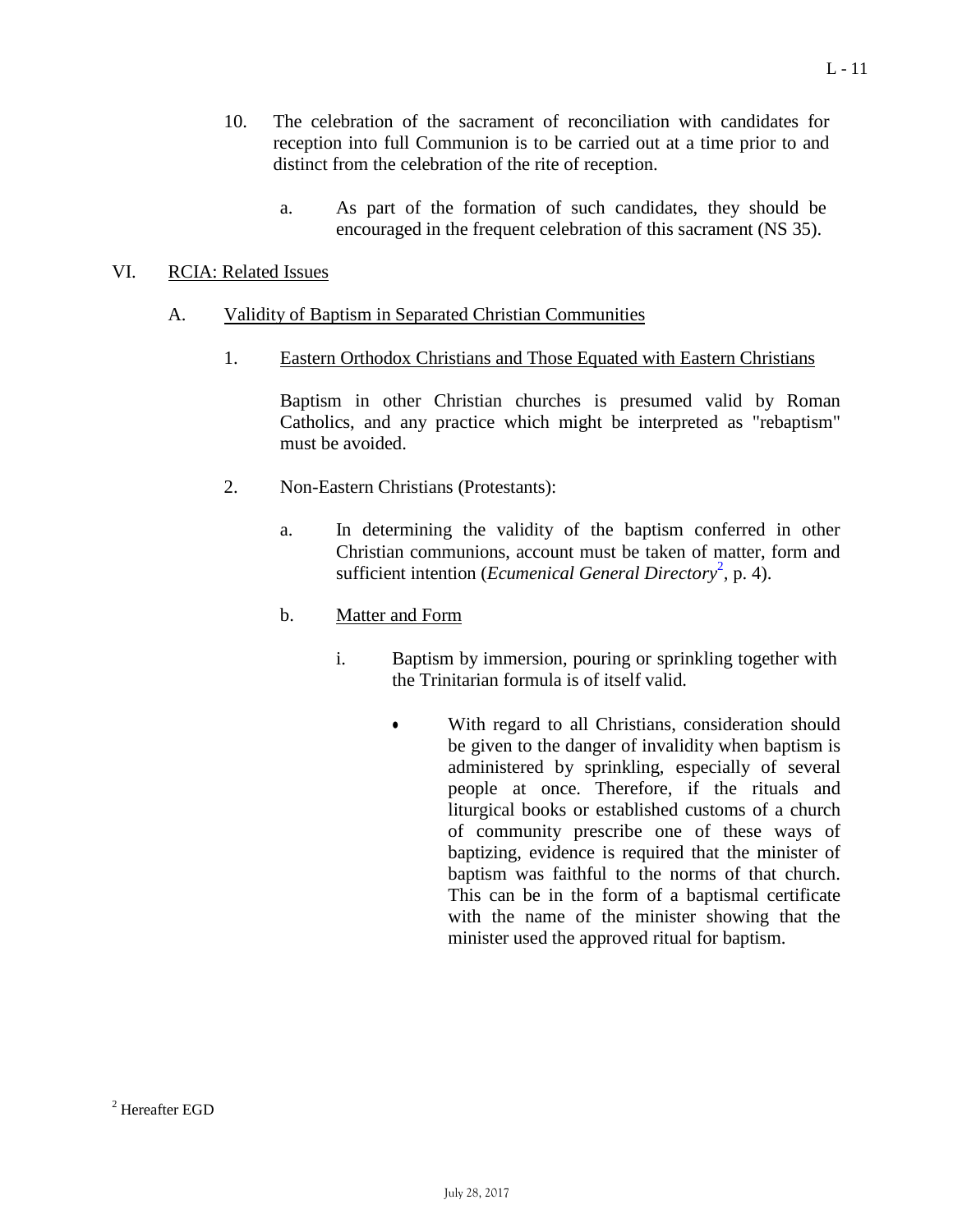c. Faith and Intention

Sufficient intention is to be presumed in the ministers who conferred the baptism unless there is a serious reason to question the desire "to do what Christians do" (EGD 4).

#### d. The Application of the Matter

Where doubt arises about the application of the matter, both reverence for the sacrament and respect for the ecclesial nature of the other communities demand that a serious investigation of the community's practice and/or circumstances of the particular baptism be made before any judgment is passed on the validity of a baptism by reason of its manner of administration.

- e. When, because of serious doubt, conditional baptism is conferred, the meaning of and the reason for the conditional baptism should be explained as well as the fact that it is not a re-baptism.
	- i. Further, the baptism should be administered privately with a minimum of notice in the simple form. (EGD 4; RCIA 7)
- f. See *Appendix A: [Information](#page-13-0) Concerning Validity of Baptism of [Non-Catholic](#page-13-0) Churches and Communities* (Page L-14) for information concerning validity of baptism of non-Catholic churches.

#### B. Validity of Confirmation in Separated Christian Communities

1. Eastern Christians (Orthodox) and Those Equated with Eastern Christians:

Confirmation is valid; hence, the candidate is not re-confirmed.

2. Non-Eastern Christians (Protestants):

Some ecclesial communities have a confirmation rite (e.g. Episcopalians and Lutherans). These are not valid in the Catholic Church; candidates from these churches are to be confirmed.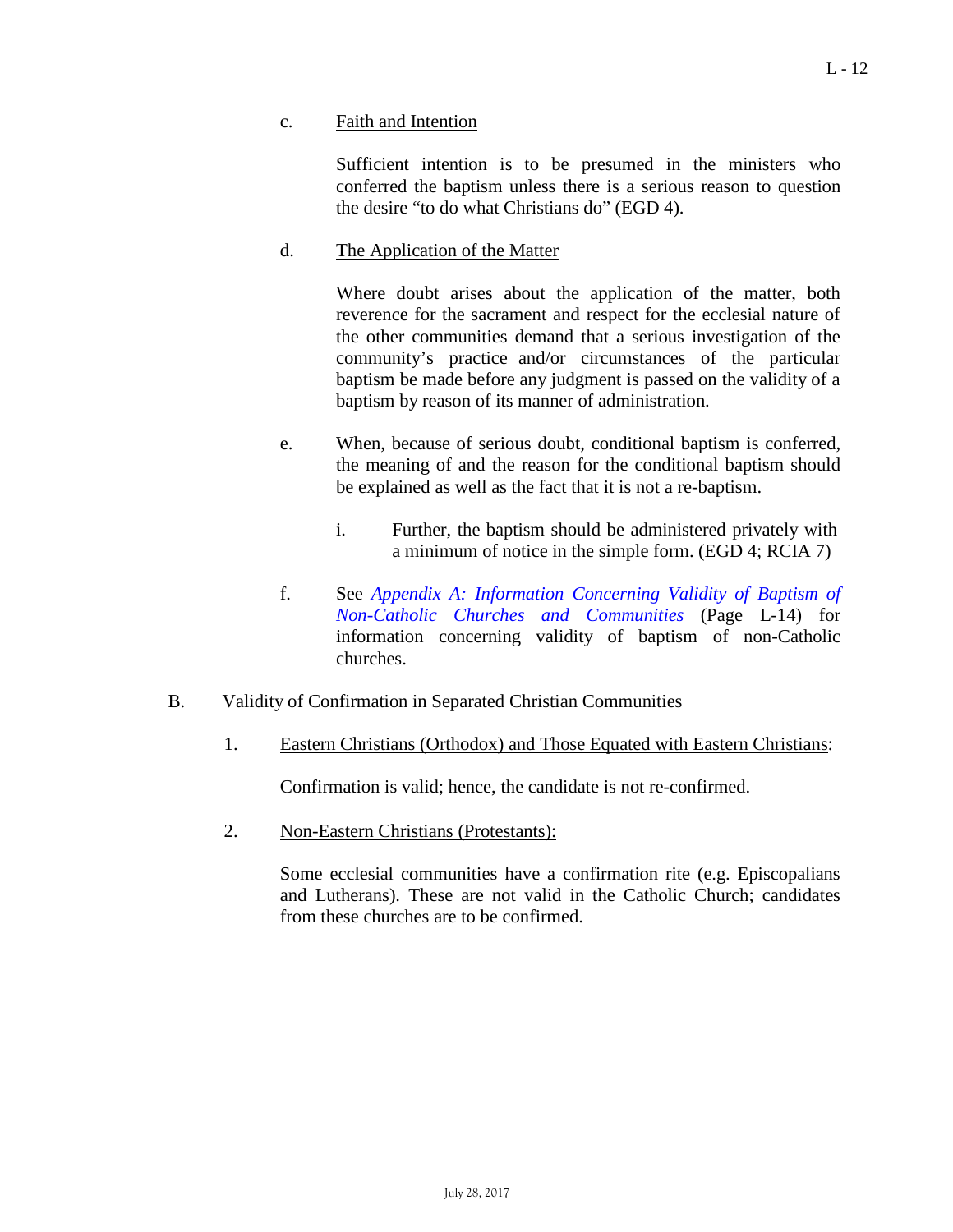# C. Recordings of Sacraments

- 1. Elect who have received full initiation (baptism, confirmation, and Eucharist): Their names are recorded in the baptismal register with all pertinent information.
	- a. Notations are also made in the confirmation and Eucharist registers.
- 2. The Baptized Christian Who Enters into Full Communion (Profession of Faith, Confirmation, Eucharist):
	- a. Their names are recorded in the profession of faith register or, in its absence, the baptismal register under the date of profession of faith.
	- b. The baptismal information (date and place) should be recorded with all other notations.
	- c. Notations are also made in the confirmation and Eucharist registers.
- 3. Periodically the situation will arise where parents who have had a child baptized in a non-Catholic church want their child to become Catholic. One reason this could occur is when the parent is brought into the Church through initiation.
	- a. If the child is under the catechetical age (seven (7) years) the parent(s) make a profession of faith for the child.
		- i. Once made, the parish records in the Baptismal Record of the parish the information on the child's baptism and profession of faith.
		- ii. Once recorded, a profession of faith certificate is issued to the parents and the Catholic parish becomes the place of sacramental record for the child.
- VII. Consult the tribunal for updates or additions/deletions to this section.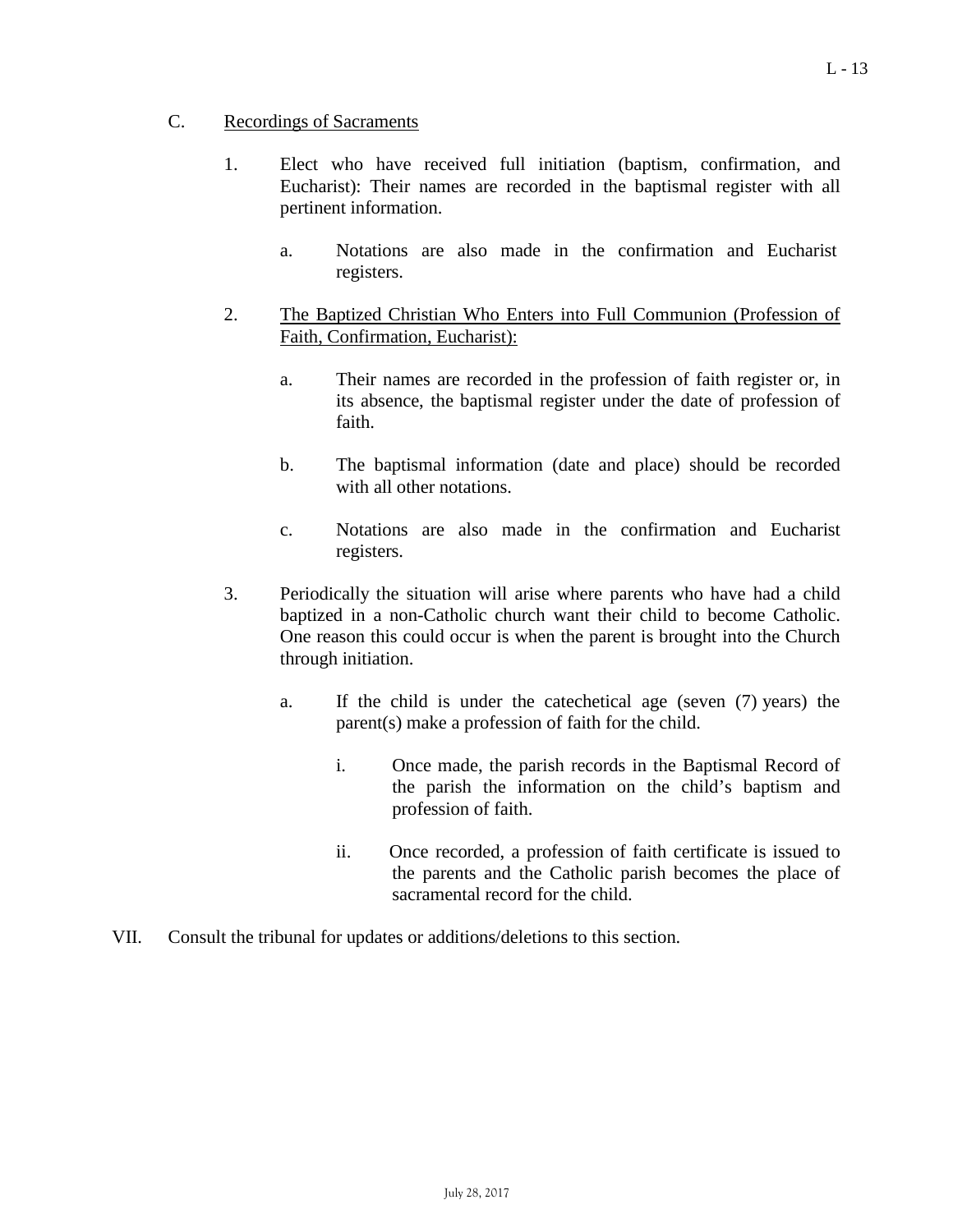# <span id="page-13-0"></span>**Appendix A: Information Concerning Validity of Baptism of Non-Catholic Churches and Communities**

NOTE: Many Protestant communities have a dedication ceremony or other ceremony that is not a baptism. If the church has a dedication ceremony, their baptism is generally not conferred until the age of reason or until the approximate age of thirteen (13) years.

#### Adventists

Water baptism is by immersion with the Trinitarian formula. Baptism is given at the age of reason. A dedication ceremony is given to infants. The two ceremonies are separate.

Valid Baptism if the Trinitarian formula is used with immersion. The dedication ceremony given to infants is an invalid Baptism.

#### African Methodist Episcopal

Baptism with water by sprinkling, pouring, or dunking. Trinitarian form is used. There is an open door ceremony that is not baptism.

Valid Baptism except when sprinkling is used.

Amish and Mennonites

No infant baptism. The rite of baptism is valid.

Anglican

Valid baptism.

#### Apostolic Church

An affirmative decision has been granted in one case involving "baptism" in the Apostolic church. The minister baptized according to the form found in the Acts of the Apostles, Chapter 2 and not in the Gospel of St. Matthew. The form used was "We baptize you into the name of Jesus Christ for the remission of sins, and you shall receive a gift of the Holy Ghost." No Trinitarian formula was used.

Valid if pouring or immersion are used with the Trinitarian formula.

#### The Assembly of God

The dedication ceremony is possible. Infants are not customarily baptized. Baptism through water takes place when a person is mature enough to understand its implications. The method of baptism is not outlined but appears valid.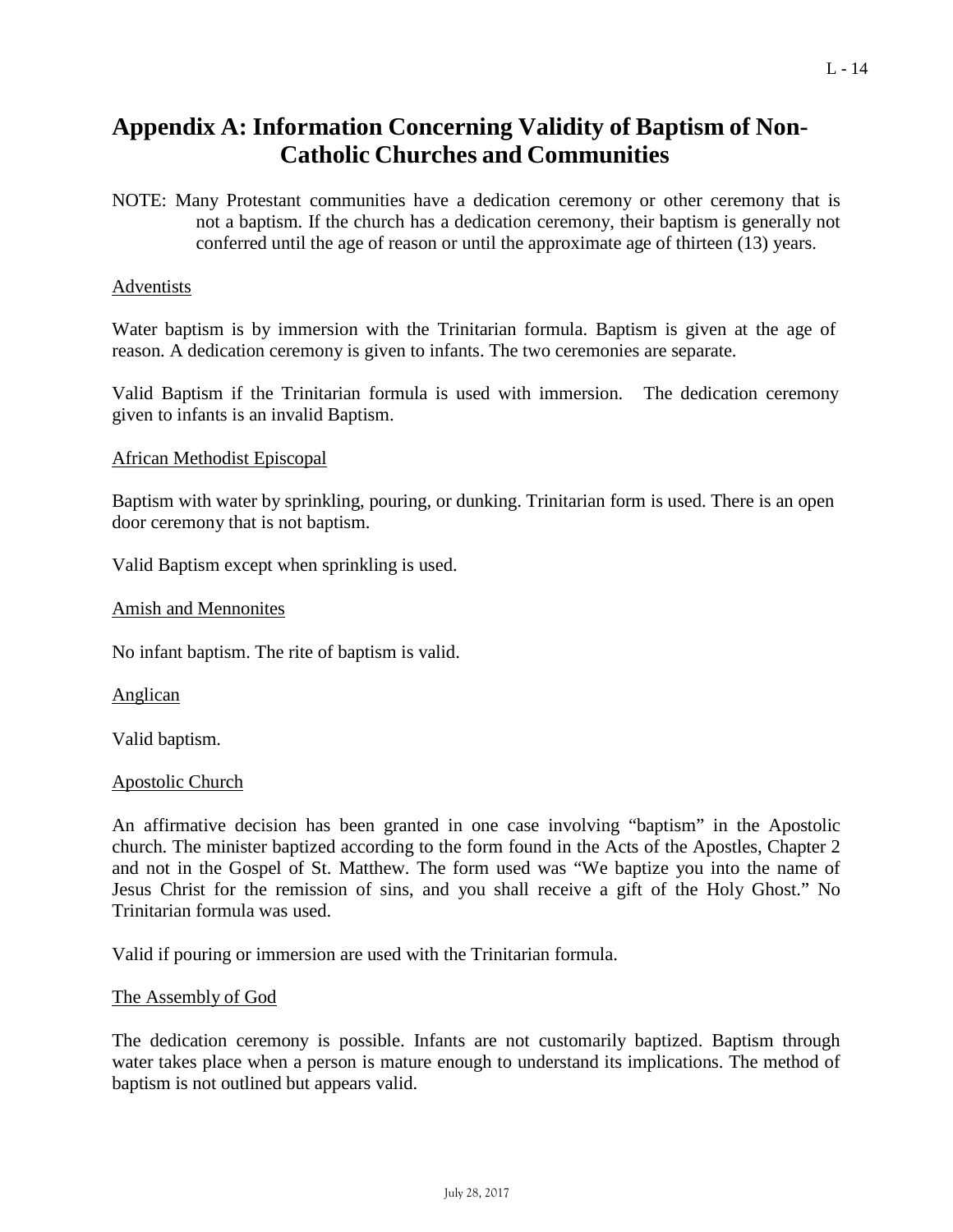# Baptist

No infant baptism. There is a ceremony of dedication. Valid baptism takes place at the approximate age of 13.

#### Evangelical United Brethren

Members are not received into this church unless they have been baptized. Assurance of baptism is required before membership is extended. There is a dedication ceremony. Baptism by water seems valid and is generally done by immersion, pouring, or sprinkling. The Trinitarian formula is used.

It is a valid baptism except when sprinkling is used.

#### Church of the Brethren

Baptism is made by triple immersion. The formula of Matthew is used.

Valid baptism.

#### Church of Jesus Christ of Latter Day Saints (Mormons)

Invalid: According to the decision of the Congregation for Divine Worship and Discipline of the Sacraments in a private response to a diocesan inquiry: "the Catholic Church does not recognize the baptism of Mormons" (1989).

#### Church of God

There is a public baby dedication with no sacramental significance. Baptism is conferred later by immersion and with a Trinitarian formula. Baptism is conferred when the individual asks for it.

Valid baptism.

#### Christian and Missionary Alliance

No belief in infant baptism, but only to those who give evidence of repentance and new birth. Baptism is conferred before the age of twelve (12). It is conferred by immersion. It is given upon personal confession of Christ as Savior of this person. The formula is not given.

If the Trinitarian formula is not used, the Baptism is invalid.

#### Christian Reformed Church in North America

Valid baptism.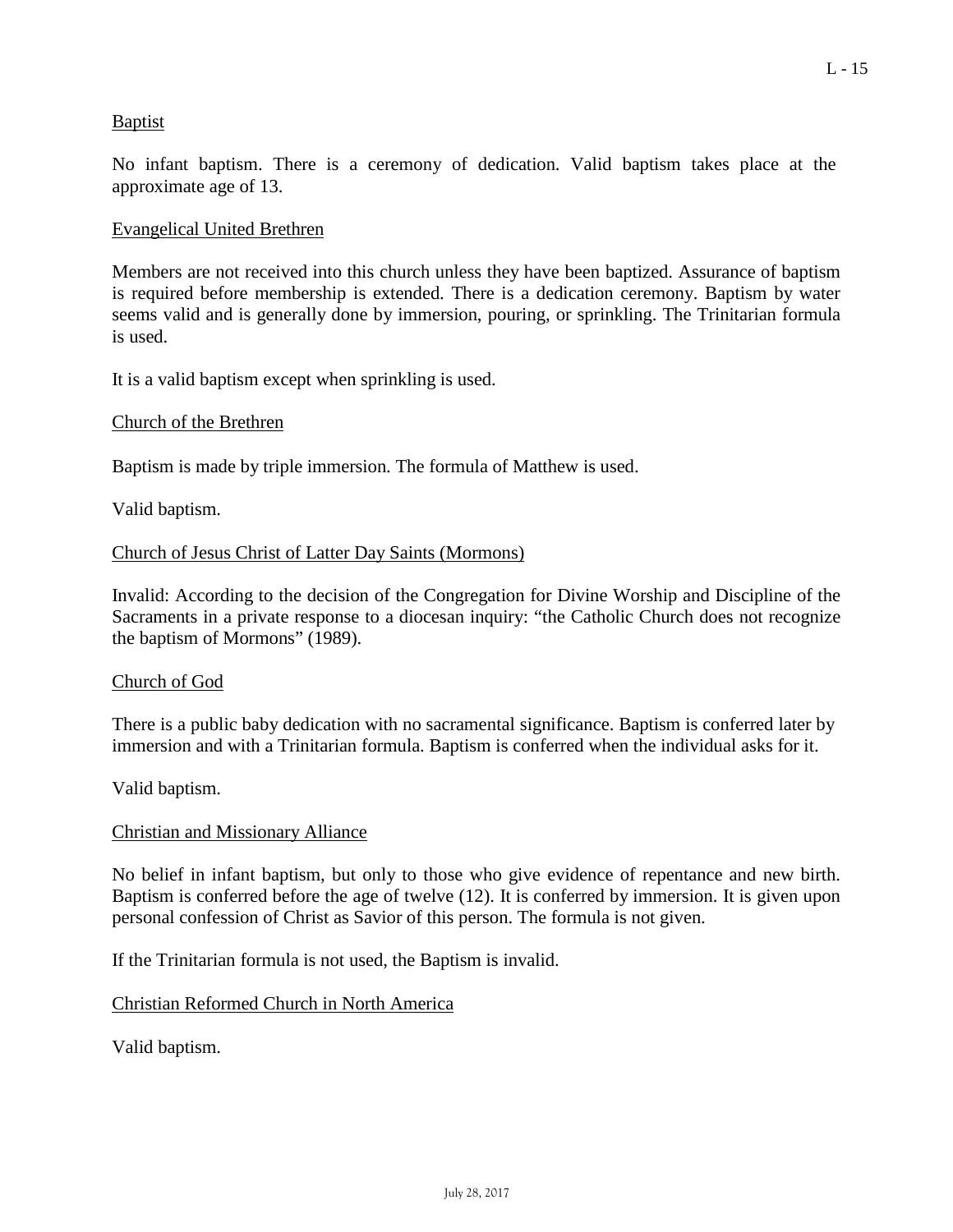# Christian Scientist

The mother church of all Christian Science churches states: "Baptism is an individual spiritual experience. It is not a religious rite or ceremony performed by an ordained minister or priest."

No true baptism.

Church of Divine Science

Invalid baptism.

Congregational Church

Valid baptism.

Episcopalian

Valid baptism.

Evangelical Churches

Valid baptism.

Jehovah's Witness

Water is used but no Trinitarian formula. Invalid baptism.

Lutheran Church

Valid baptism.

Methodist Church

Valid baptism.

Liberal Catholic Church

Valid baptism.

Masons

No baptism.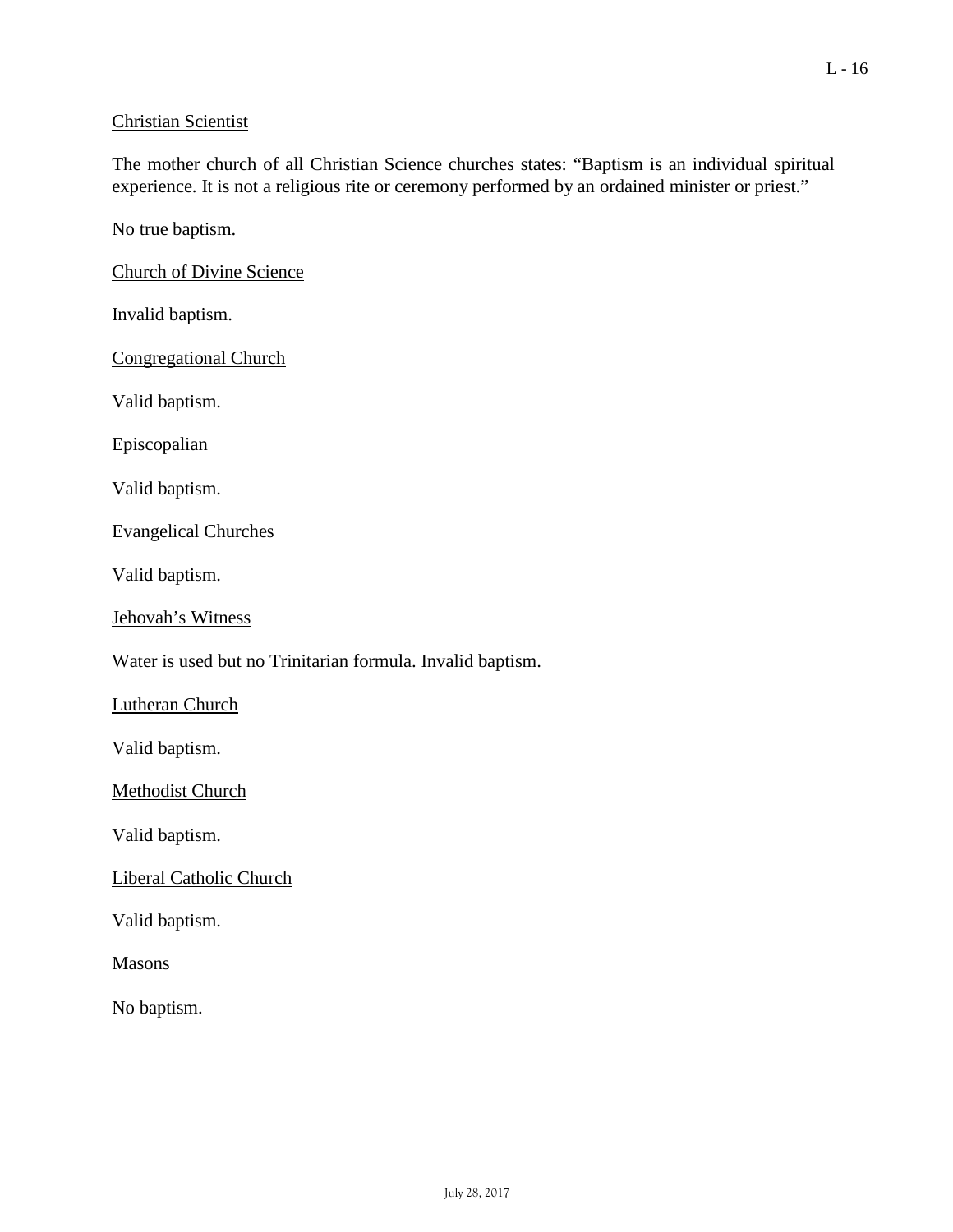### Church of the Nazarene

Infants are baptized or dedicated according to the wish of the parents. The form is Trinitarian. The matter is not mentioned. The dedication ceremony is not baptism. Adult baptism is valid.

Old Catholics

Valid baptism.

# Pentecostal Churches

Baptism is considered necessary for salvation and is done by immersion. Because a Unitarian formula is used, baptism is invalid.

Polish National Church

Valid baptism.

Presbyterian Church

Valid baptism.

```
Quakers (Society of Friends)
```
Enrollment on Sunday school rolls does not mean baptism. The Friends church does not observe baptism as an outward rite, but rather an inward work of God. There are no baptism records. Baptism is spiritual and "in no way strengthened by the application of water."

Invalid baptism.

Reformed Church in America

Valid baptism.

Salvation Army

No baptism.

#### St. Augustine Orthodox Catholic Church

This congregation in Round Rock is part of the Ukrainian Autocephalous Orthodox Catholic Church and the validity of their ordination is in doubt. While their Baptism is valid, anyone who was Chrismated in the church needs to be confirmed when they become a Catholic. They are more closely associated with the Anglican Church.